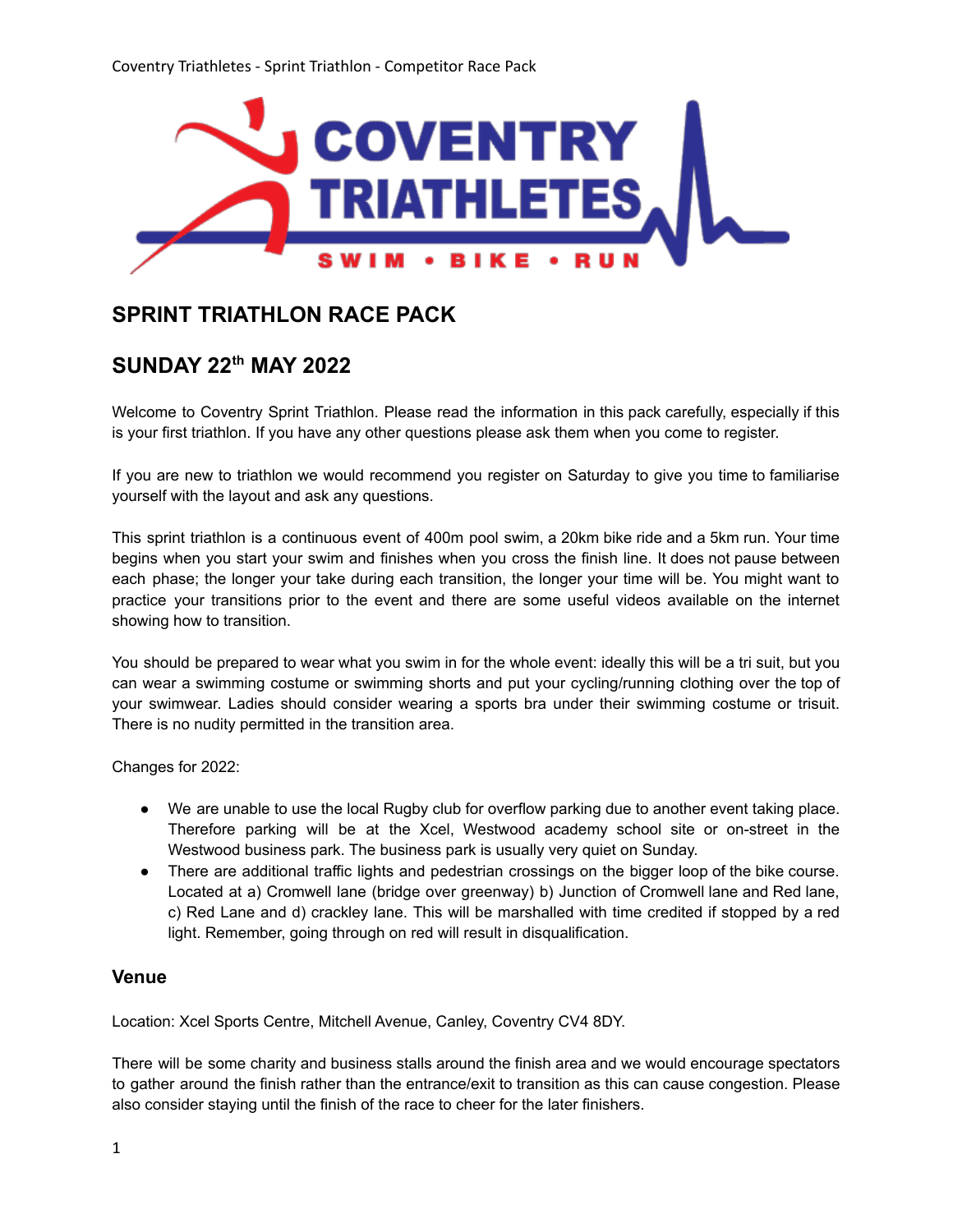Parking: On arriving at the Xcel Centre, you will be directed to one of our car parks nearby or on street car-parking at the industrial park (on the run course). Please follow the marshal's directions and park considerately. Where possible please consider car sharing.

## **Registration**

When you arrive at the XCEL Centre please follow the signs to registration

#### **The registration area is a small space, so we ask that only competitors come into the registration room. Spectators should wait outside or in the corridor.**

Registration will be open from 3pm to 5pm on Saturday (the day before) and between 6.30am and 9am on race day. You must register between these times and registration will close promptly at 9am so if you arrive after this you will not be able to register or compete. UNFORTUNATELY, THERE WILL BE NO EXCEPTIONS TO THIS RULE.

Please make sure you know your start number. If you are a British Triathlon member, you must show your race licence. If you do not have a race licence, or forget to bring it, you will be charged an extra £6 for a day licence. We can only accept cash for this, as we don't have any credit or debit card facilities. There is no cash machine on site (nearest is likely to be Tesco Cannon Park or the University of Warwick).

At registration you'll be issued with two identical paper race numbers. These must not be altered, folded, cut down or in any way mutilated. If this occurs, you will receive a 10sec time penalty if the error is not corrected. You will also receive two number stickers – one for your helmet and one for your bike.

You must wear your paper race number on your back during the cycle section and on your front during the run. Number belts are allowed. If you're not using a number belt then you'll need to have a top ready to put on after the swim, with your race numbers pinned in all four corners, one on the front and one on the back.

You'll also have your race number marked on one arm and one leg. If you register on Saturday, make sure you don't wash the numbers off before the race!

#### **On the day**

Once registered, you should rack your bike and make your final preparations at least 45 minutes before your start time. You should be at poolside, ready to race, 15 minutes before your start time.

IMPORTANT! While you are racing, British Triathlon rules state that you are not allowed to use any equipment that acts as an impediment to hearing or concentration. This includes mobiles phones and MP3 players. If you are seen breaking this rule, you will be disqualified.

#### **Race briefing**

There will be a race briefing on Saturday afternoon at 4pm and race briefings on Sunday morning at 7am, 8am and 9am. Please make sure you attend one of these briefings. They will be held in the registration area.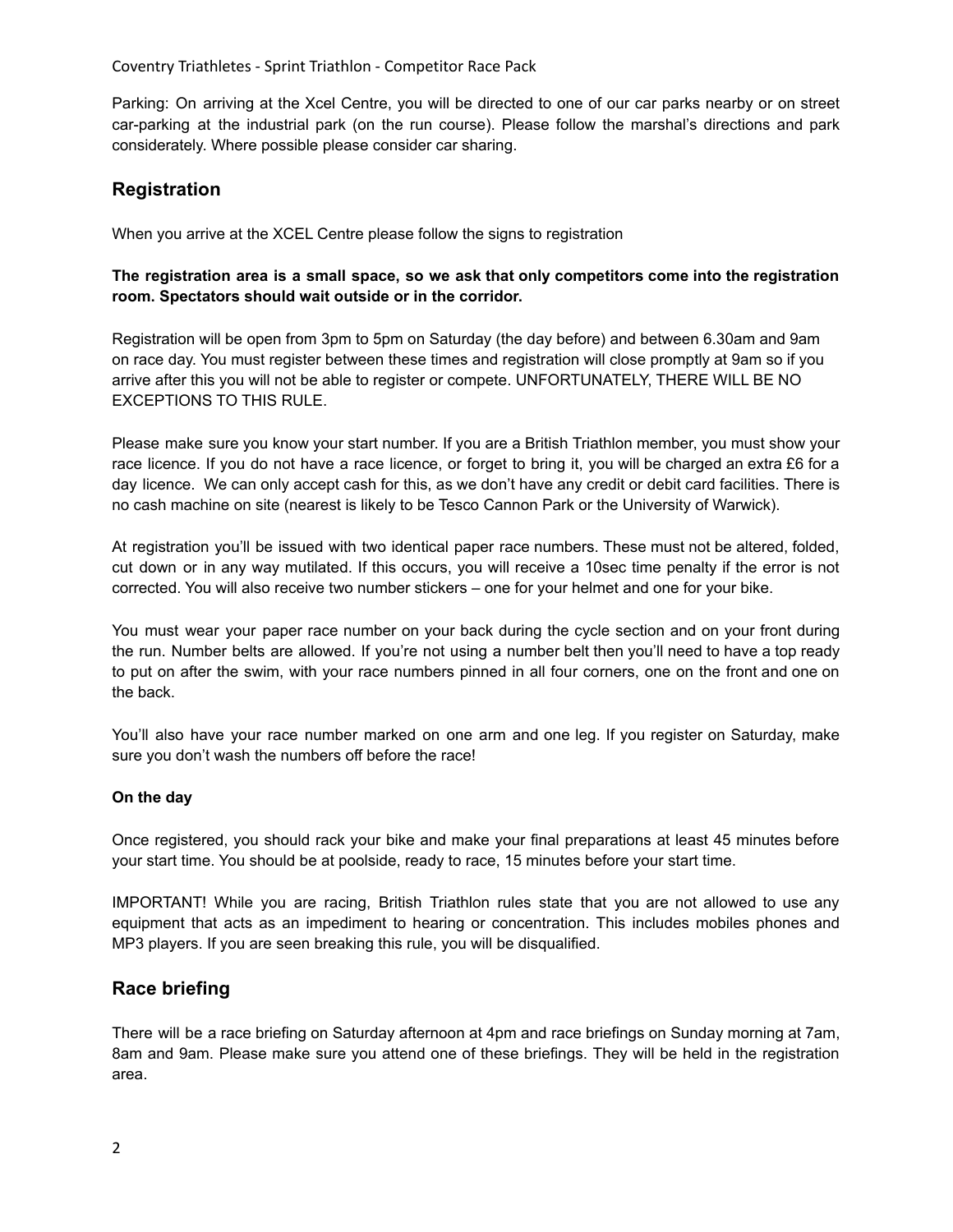## **Transition**



#### **Only competitors and officials are allowed in transition. Spectators must wait outside.**

Transition is open from 7am on Sunday. Once you have registered, you'll be able to take your bike and other equipment into transition (accessed via the left-hand side of the building). You can't rack your bike on Saturday.

Before you enter transition, please put your helmet sticker on the front of your helmet and your bike sticker somewhere visible on your bike. Put your helmet on and fasten it. You must show these to the marshals at the entrance to transition.

You are allowed a third of a metre to rack your bike and place your other items on the floor next to it. You are not allowed to tie anything to the bike rack to mark where your bike is (such as balloons or flags). However, you are allowed to place a towel on the ground under your bike - the brighter your towel then the easier it will be for you to find your place.

Space is limited in transition, so only bring in what you're going to use (see kit checklist at the end of this document). When you have completed your set up, please place all bags and boxes in the designated storage area at the edge of transition.

Take a note of which row you are racked in and approximately how far down. Don't use the bikes racked either side of yours as reminders, as they may well not be there when you come back during the race! You should familiarise yourself with the layout of transition including the respective in and out points for swim, bike and run.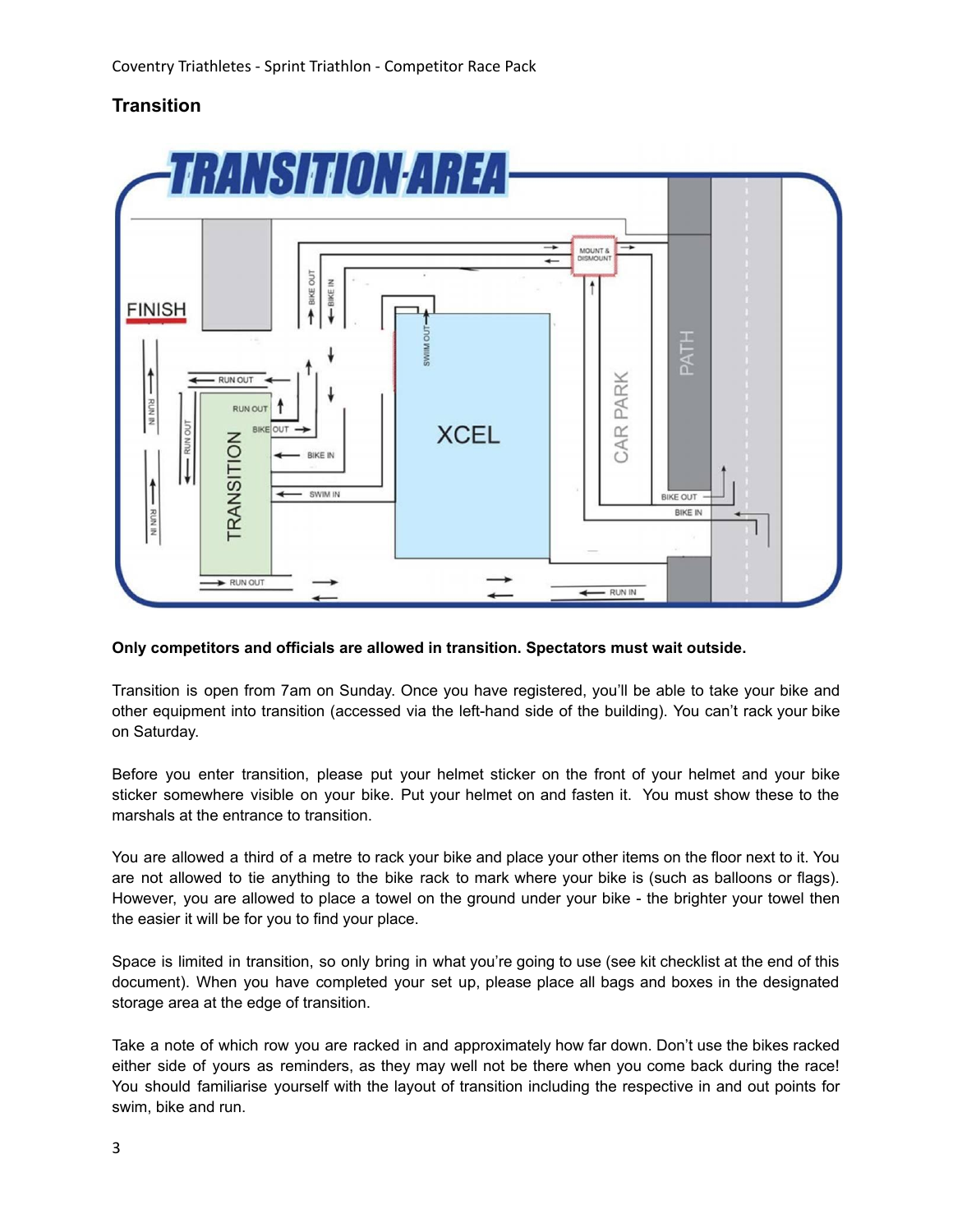The layout of transition ensures that all competitors cover the same distance during the race, so during the race, please follow the route round transition indicated by the tape/cones and marshal's directions. Do not take any shortcuts.

Tri-suits/tops with the zip at the front must remain zipped up for the duration of the race.

Please be considerate of other athletes when you are in transition before, during and after your race.

#### **Swim**

You must be on poolside at least 15 minutes before your start time. You'll be issued with your timing chip on a Velcro strap. This must be fastened around your **LEFT** ankle. If you're having difficulties fastening it, please ask for help ASAP. You may want to use a safety pin to hold the Velcro strap for the chip closed.

You'll be split into waves of six swimmers and asked to line up in race number order. There will then be a short briefing about the swim, after which you will be directed to your swim lane.

Your lane counter will tell you what colour swim hat to put on. If you have your own cap, you must put the coloured race one over it (this is so the lane counter can count your lengths). Please do not otherwise distract your lane counter – they have an important job to do.

Approximately 10 seconds before your start time, you'll be asked to enter the water – please bear in mind that there will already be two or three other swimmers in each lane. You'll then be counted down to start. You must start in the water – diving is not permitted.

You must swim within your lane and in the direction indicated, which will be clockwise or anti-clockwise depending on which lane you're in. Based on the swim time you submitted, you should be racing with swimmers of a similar pace, but if you're tapped on the feet, you must stop **at the end of the length** you're on and allow the faster swimmer to overtake you – do not stop mid length. Similarly, if you catch the swimmer in front, tap their feet and prepare to pass at the end of that length. Overtaking in the lane is **NOT** permitted.

You must touch the end of the pool on each length with your fingers; tumble turns are not permitted.

Your lane counter will count your lengths and tell you when you have 2 lengths left by placing a float in the water. The lane counter's decision is final – please do not argue with them.

If you swim less than 16 lengths you will receive a 2-minute time penalty. If you swim too many lengths, then you penalise yourself. At the end of the swim you'll climb out of the pool, remove the coloured cap and walk (do not run) to the pool exit, leaving the cap behind. Make sure you know where the pool exit is.

Please note that coverings below the knee and the elbow (e.g. arm warmers or calf guards) are not permitted in the swim. If you wish to wear these, you will need to leave them in transition and put them on after the swim.

## **Transition 1**

From the pool exit you'll run along the indicated route to and round transition (do not take any shortcuts).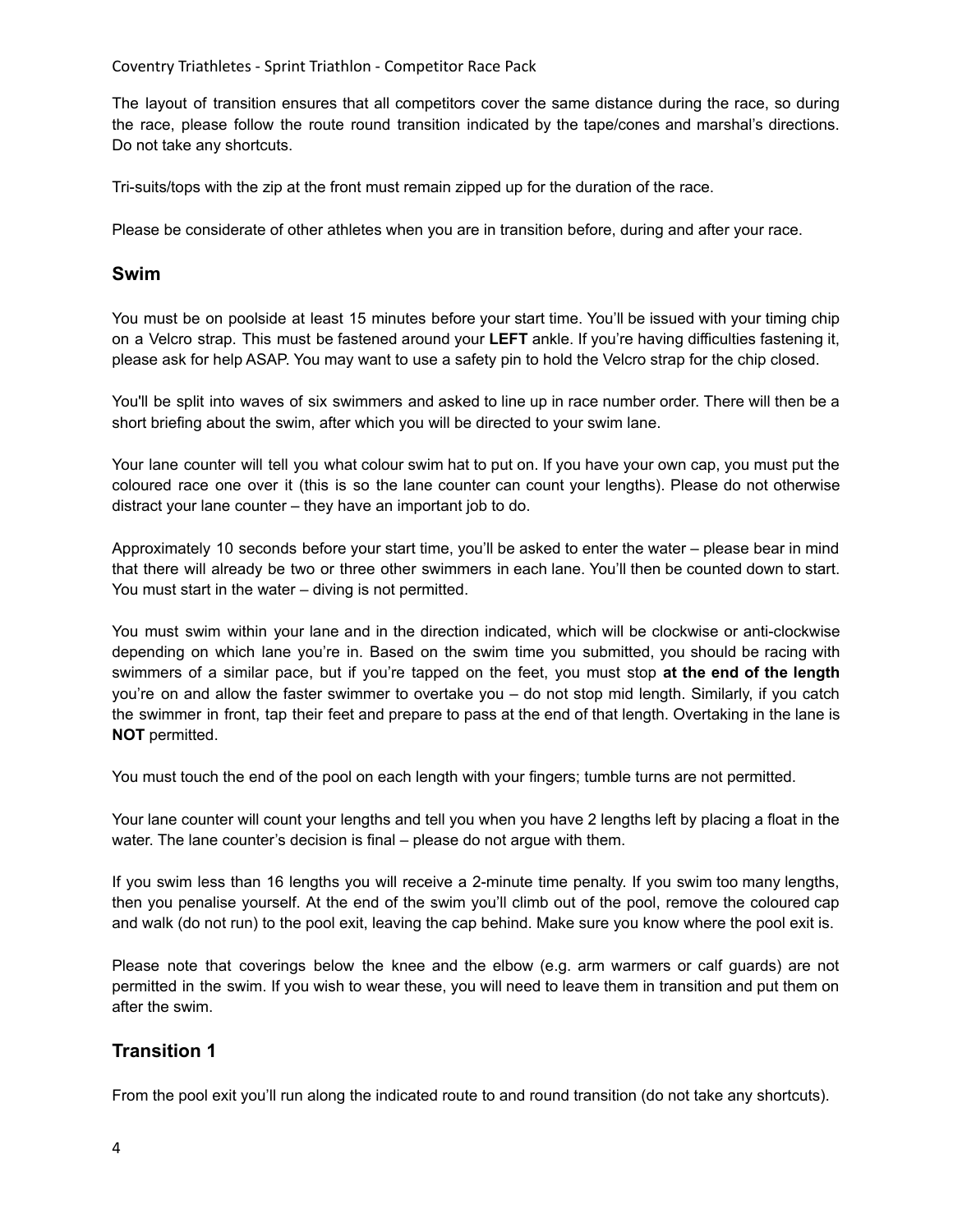At your bike, put on your number belt/shirt with your numbers, your shoes and cycle helmet. Remember to fasten your cycle helmet before touching your bike. Walk to the bike exit, being aware of other competitors.

Nudity is not allowed in transition.

After exiting transition with your bike, you will run along the indicated route to the mount/dismount line.

If you get on your bike before the mount/dismount line, then you'll receive a 10sec time penalty.

Please familiarise yourself with the layout of the mount/dismount area.

### **Bike course**



After the mount/dismount line at the side of the sports centre, follow the indicated route through the car park to the main site entrance (do not take any shortcuts). You are **NOT** allowed to overtake other competitors in the car park section.

You'll turn left out of the site onto Mitchell Avenue. From this point on all turns are marked with black on yellow A4 signs. You should familiarise yourself with the course (we recommend driving or cycling the course before race day if possible).

The course consists of a short lap "Loop 1" and a longer lap "Loop 2". Loop 1 and Loop 2 separate at the junction of Cromwell Lane and Westwood Heath Road, with Loop 1 turning left and Loop 2 going straight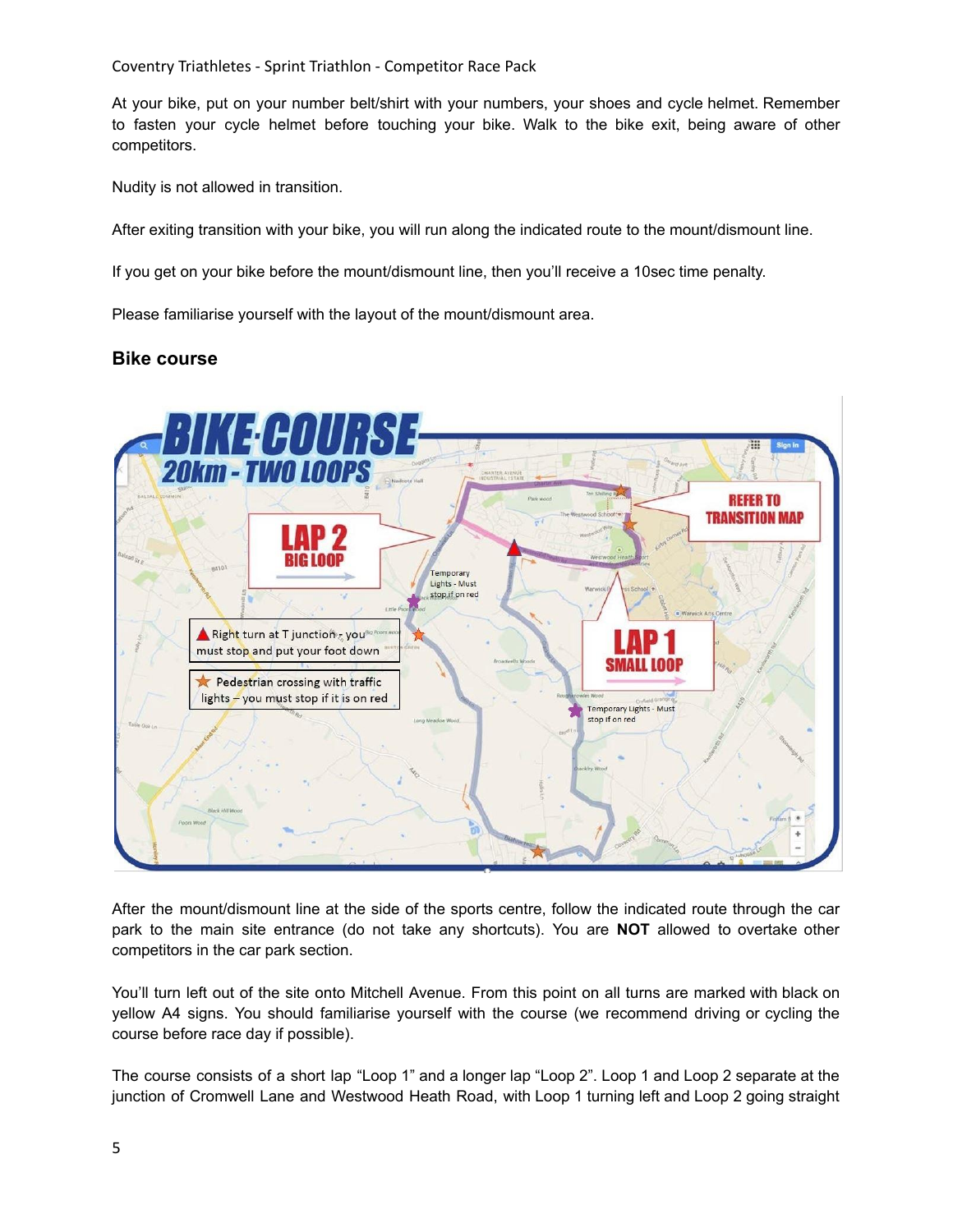on. Make sure you understand where you should be going at this junction. If you do not complete the course correctly, you will be disqualified.

Drafting is not allowed. You must not ride within ten metres measured from the front leading edge of your wheel to the back wheel of the competitor in front unless you're overtaking. You must also be making progress and complete the overtake within a maximum of 20 seconds. If you're overtaken, then you must immediately drop back to create a ten-metre gap.

Riding within ten metres of the competitor in front offers an unfair drafting advantage and will incur a stop-go, 1 minute time penalty or disqualification for repeat offenders at the discretion of the technical official.

For more information on drafting and penalties see the British Triathlon competition rules here <https://www.britishtriathlon.org/competitionrules>

You must obey the Highway Code at all times. This includes stopping at red traffic lights and pedestrian crossings and giving way at junctions and on roundabouts.

There are four light-controlled pedestrian crossings on the course:

- The first is on Charter Avenue (twice).
- The second is on Red Lane, immediately after a traffic light controlled Junction
- The second is Mitchell Avenue, immediately after the roundabout with Westwood Heath Way (twice).
- The third is at the top of Beehive Hill.

In addition there are likely to be temporary traffic lights / controlled junctions due to HS2 works on the course:

- Cromwell Lane, where a small bridge goes over the greenway. This is a controlled junction
- Crackley Lane, this is a four way controlled junction.

If you have to stop for a red light at one of these, you'll be credited with an appropriate time allowance. If you don't stop for a red light, you will be disqualified.

There are several sections of road with uneven surfaces, including the approach to the roundabout at Mitchell Avenue/Charter Avenue and some sections of Red Lane and Crackley Lane. There are also some sunken ironworks on Westwood Heath Road.

There are three left turns that are at T junctions onto more major roads, where there is little visibility to approaching traffic until you're at the junction. These are Charter Avenue to Cromwell Lane (twice), the fast approach to Birmingham Road from Red Lane and Upper Spring Lane to Coventry Road.

There are three roundabouts on the course:

- The first at Mitchell Avenue/Charter Avenue (twice) has good visibility.
- The second at Westwood Heath Road/Westwood Heath Way (twice) has a fast, blind approach.
- The third at Westwood Heath Way/Mitchell Avenue (twice) is where you need to take the second exit. The camber is quite pronounced here, drawing you to the left.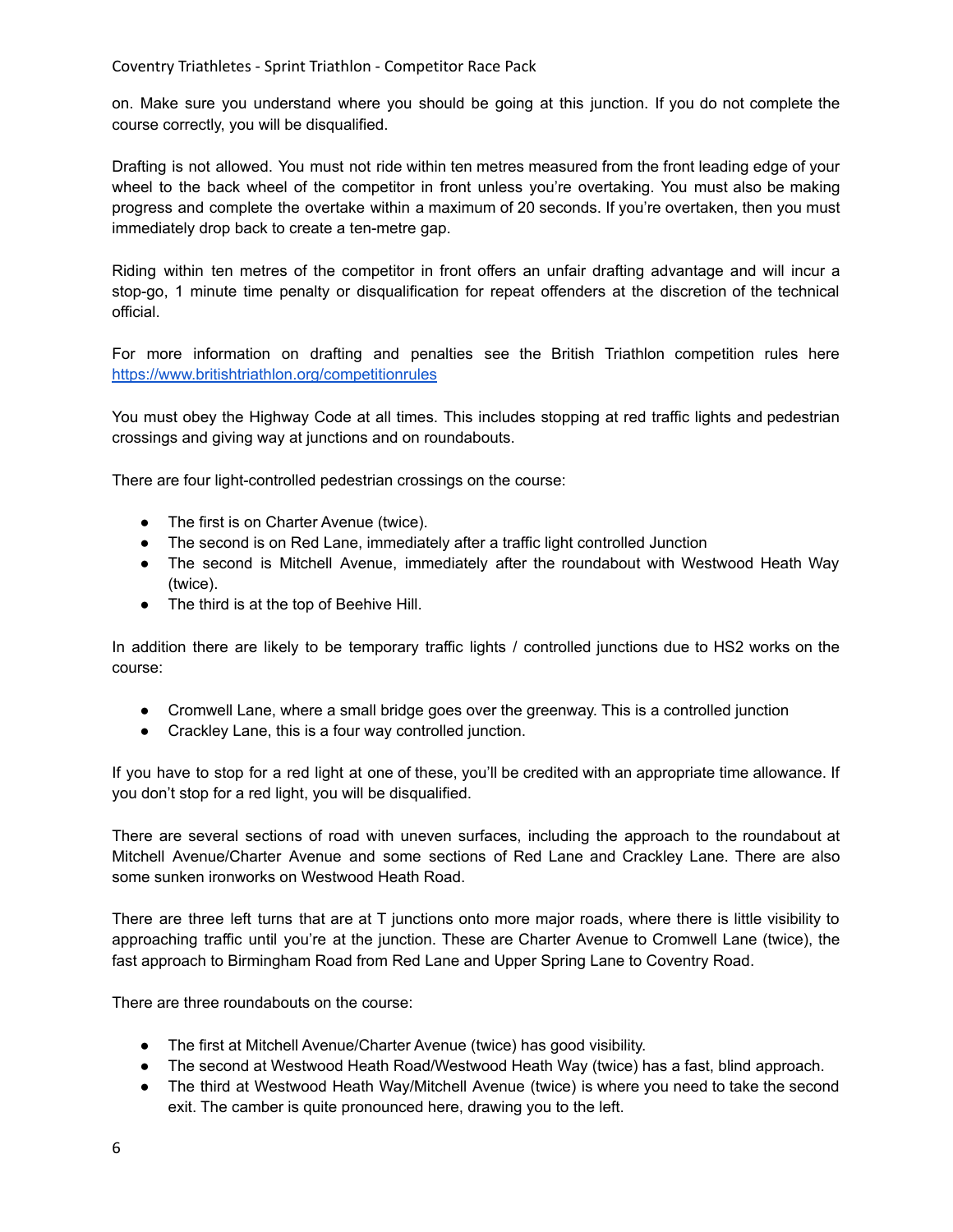There are a number of bus stops all around the course, so please exercise caution if you are behind a bus.

On Cromwell Lane there is a narrow bridge, shortly before the left turn onto Red Lane. Approaching traffic has the right of way, so be prepared to stop. Look out for queuing traffic on your side of the road.

There is one right turn on the course, at the end of Bockenden Road at the T junction with Westwood Heath Road. Here you **MUST** stop and put your foot down. If you fail to do so, you will be disqualified. You also need to be aware that you are merging with competitors on Loop 1.

At the end of Loop 2 you'll turn left into the Xcel Centre car park. Follow the indicated route round the car park (do not take any shortcuts). You are NOT permitted to overtake other competitors in the car park section. You must dismount before the mount/dismount line.

## **Transition 2**

You'll run with your bike from the dismount line, following the indicated route round to the back of the sports centre, into transition, making sure you use the correct entrance. Follow the indicated route around transition (do not take any shortcuts).

Be aware of other competitors coming out from the swim or going out on the bike or the run.

Rack your bike in the same place you took it from, remembering not to unfasten your helmet until your bike is racked.

If using a number belt, then remember to turn your number round so it's now on your front.

#### **Run course**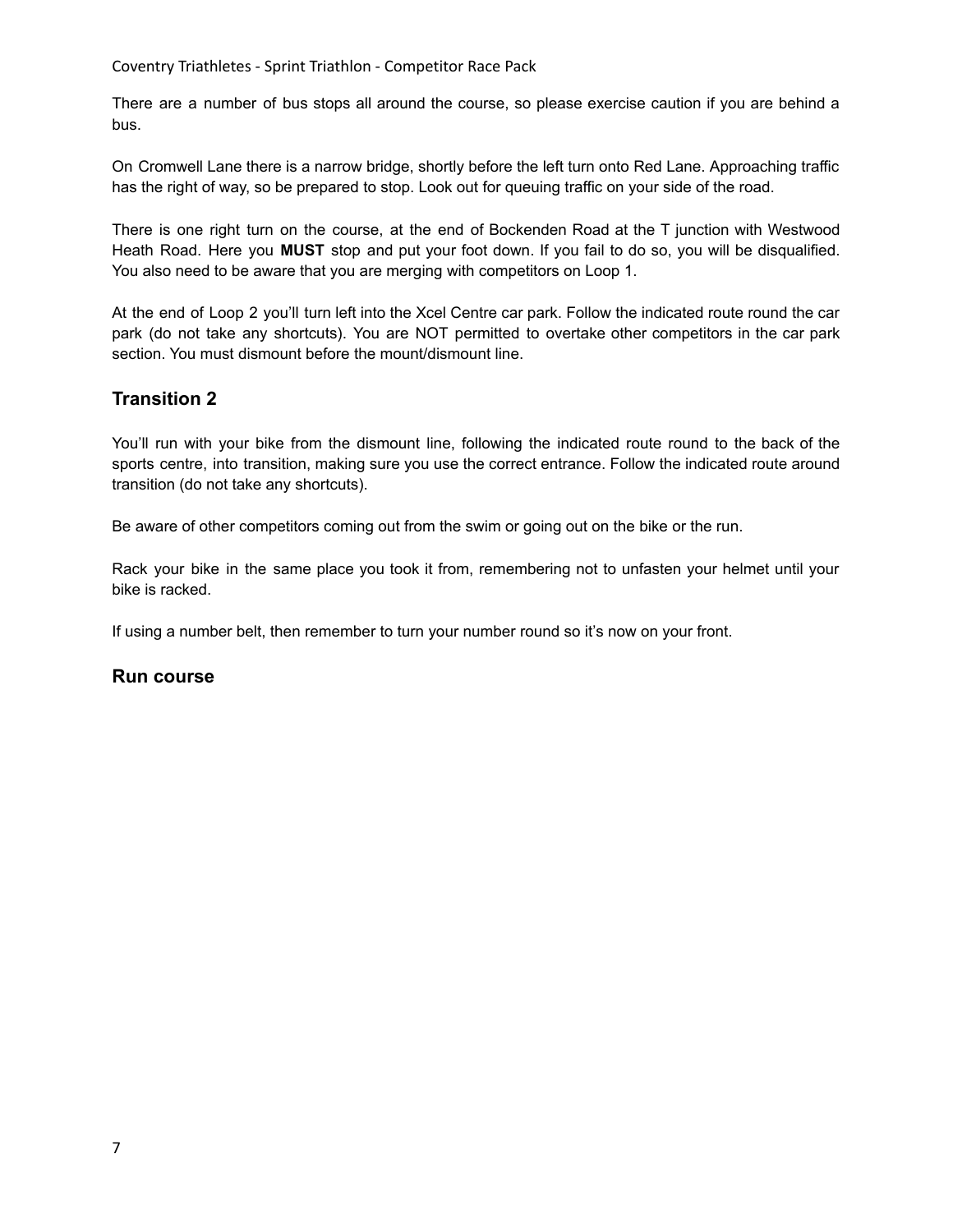

You'll run out of transition, following the indicated route to the site entrance and turn right onto Mitchell Avenue. At this point you will cross the site entrance where there may be cyclists coming in from the bike course. Runners MUST give way to cyclists. The area will be well marshalled.

The run course is one lap out and back. The course is marked with black on yellow A4 signs. There is a drinks station just before the halfway turnaround point. Follow the marked course to the turn around. Do not take any shortcuts.

There will be runners coming in the other direction at all times, so please keep to the LEFT.

You should pay attention to the underfoot conditions on this multi surface course. There will be some kerbs to negotiate and some driveways to cross, as well as the possibility of parked cars.

After coming out of the Westwood Business Park, the course joins up with the bike route, but as you approach the Xcel Centre on the pavement you will be directed to the left on the same route you ran out on. There will be runners coming the other way, so please keep to the LEFT.

Headphones, mobile phones, MP3 or other music players are **not** permitted on the run course (or any part of the event)

## **The finish**

Once you finish, a marshal will remove the chip from your ankle (lost chips will be charged at £20). Water, sports drinks and bananas will be available at the finish.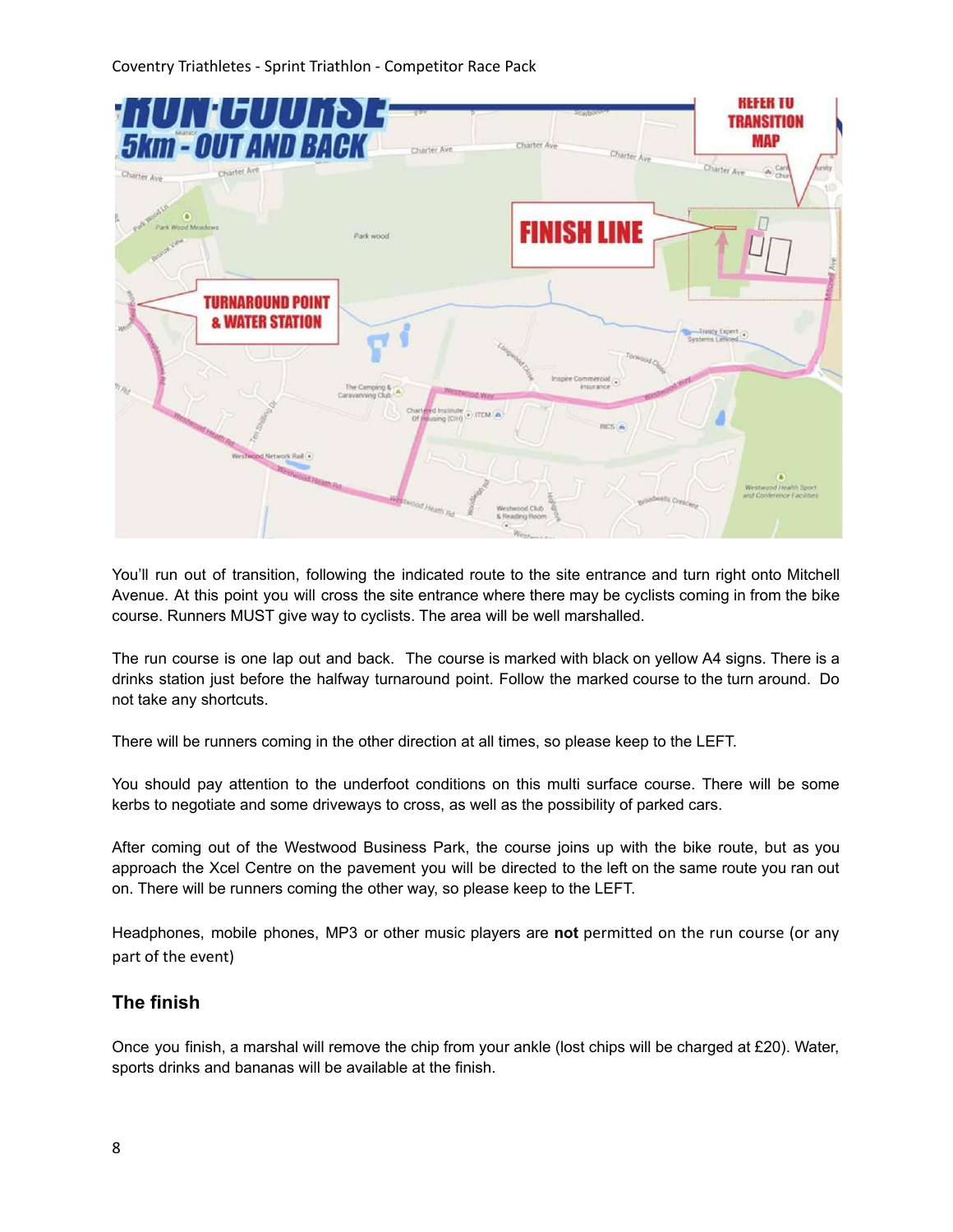Please move away from the finish line as soon as you can so as not to hinder those athletes coming in behind you.

## **Prize giving**

Prize giving will be held approximately 30 minutes after the last competitor has finished. Prizes will be awarded for 1<sup>st</sup>, 2<sup>nd</sup> and 3<sup>rd</sup> male and female senior (below 40), and 1<sup>st</sup>, 2<sup>nd</sup> and 3<sup>rd</sup> male and female veteran (over 40).

## **British Triathlon rules and penalties**

British Triathlon's racing rules are there to ensure everyone has a safe and enjoyable race. If you break one of the rules, the Technical Official may give you a warning as an 'educational stop and go penalty' before imposing a penalty. If you continue, the following penalties may be imposed:

- Unracking bike before helmet is fastened 10sec time penalty.
- Unfastening helmet before bike is racked 10sec time penalty.
- Riding in transition 10sec time penalty.
- $\bullet$  Drafting on the bike  $-1$  min time penalty (disqualification for repeat offences).
- $\bullet$  Taking a shortcut in transition, during the bike or the run disqualification.
- Dangerous conduct or riding, including overtaking in the car park section disqualification.
- Use of mobile phone, headphones or MP3 player while racing disqualification.
- Abuse of marshals or other competitors disqualification.
- Nudity in transition disqualification.

#### **Spectators**

#### **Please note that spectators cannot enter the registration area or transition.**

Spectators are welcome at the front of the building and can access the back of the building via the Xcel Centre front entrance – they cannot access the back of the building via the bike/run out area.

Spectators will need to cross the 'competitor traffic' lanes at the back of the site in order to access the field where the finish is – please be aware of competitors and do not cross until the crossing marshal has stated it is safe to do so.

#### **General notes**

All decisions at road junctions are your responsibility; our marshals are there to assist in making approaching traffic aware of your presence, not to tell you whether the road is clear.

Please don't litter the bike or run courses, if you use gels or bars, please bring the empty wrappers back with you.

You are not allowed to take your bike out of transition at the end of the race unless the sticker number on your bike matches your paper race number. Please retain your paper race number and do not remove your bike sticker until you have left transition.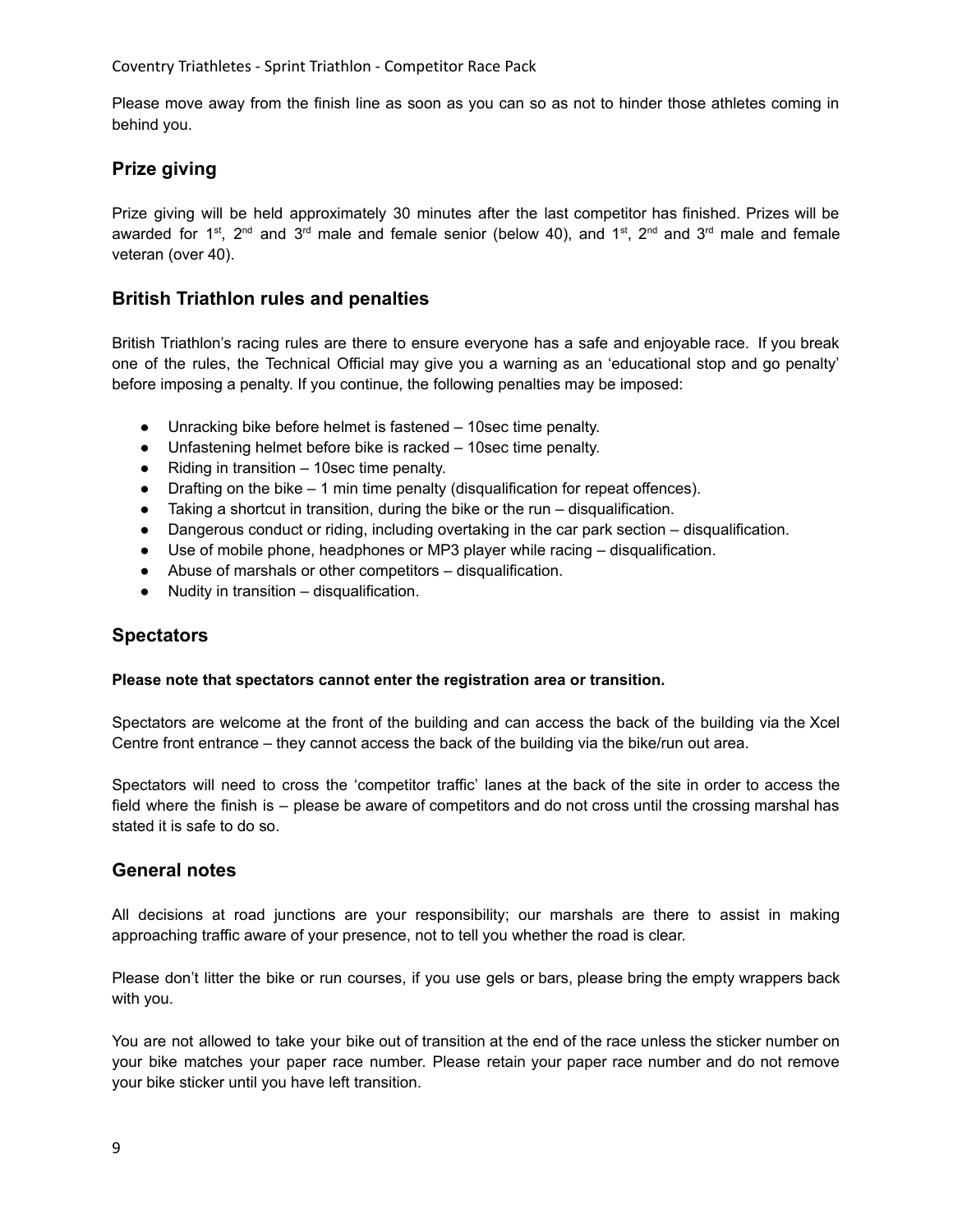Please obey the instructions of our marshals and be polite to them; they are volunteers working to help all competitors have a safe and enjoyable race. If you abuse a marshal you will be disqualified.

Please remove your personal belongings and your bike from transition promptly, including any rubbish.

Refreshment facilities are available within the Xcel Centre and at the finish area.

#### **Thank-you to our volunteers, sponsors, suppliers and supporters.**

A massive shout-out goes to all our volunteers, leading up to and on the day itself to ensure you have an enjoyable day with us.

Huge thanks to all our sponsors: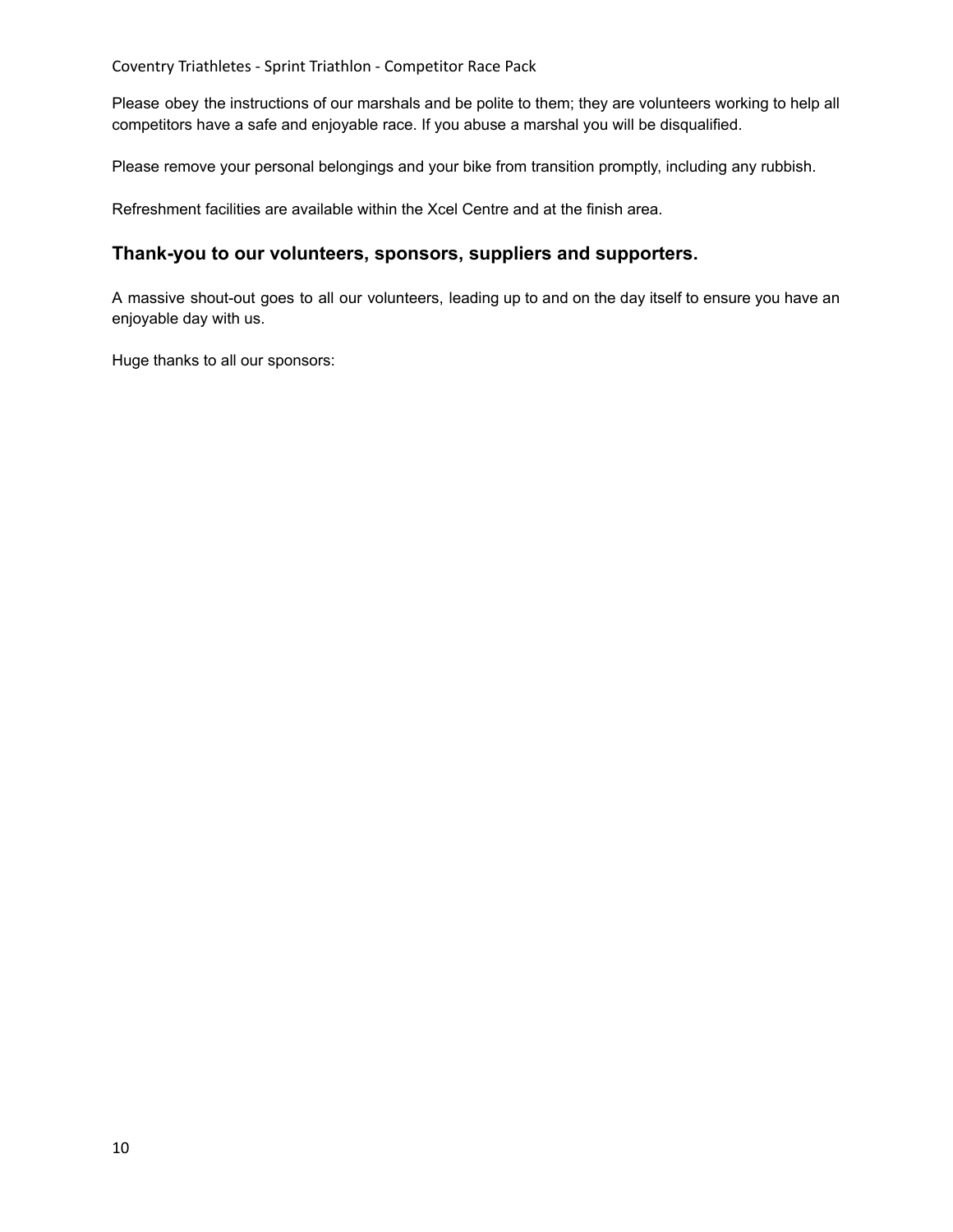| <b>SPORTS MASSAGE</b><br>Fire & Earth, who will be<br>providing massage on a first<br>come, first served basis in<br>exchange for a £5 donation to<br>the Warwickshire and<br>Northamptonshire Air<br>Ambulance.<br>https://www.fireandearthuk.com/ | rugt<br>triathlon club<br>Rugby Triathlon Club, who<br>kindly lend a large amount of kit<br>for use at the event.<br>https://www.rugbytriathlon.org.uk            | <b>JLN Plumbing and Heating</b><br>Coventry specialise in boiler<br>service coventry, boiler repair<br>coventry and are one of the<br>leading plumbing and heating<br>companies<br>Who part-sponsor our t-shirts<br>https://jlnplumbing.co.uk/                            |
|-----------------------------------------------------------------------------------------------------------------------------------------------------------------------------------------------------------------------------------------------------|-------------------------------------------------------------------------------------------------------------------------------------------------------------------|---------------------------------------------------------------------------------------------------------------------------------------------------------------------------------------------------------------------------------------------------------------------------|
| <b>(Fyffes)</b><br>Fyffes, who supply bananas for<br>all our volunteers and<br>competitors<br>https://www.fyffes.com/                                                                                                                               | Alittle<br>Atreat<br>A little treat specialises in<br>making handmade chocolates,<br>sweet treats and celebration<br>cakes.<br>https://www.alittletreat.org/about | PYRAMID COACHING<br>Pyramid Coaching, be the best<br>you. Offer coaching plans, one<br>off technique sessions and<br>weekly virtual Strength &<br>Conditioning sessions.<br>Who've offered goodie bags and<br>prizes this year.<br>https://www.pyramidcoaching.co<br>.uk/ |

Suppliers:

- Stuweb who provide bike racking and timing services
- St Johns Ambulance who provide First aid / Medical Cover for the event
- XCEL Leisure Centre for hire of the facilities and lifeguard cover.
- Bludog supply and print our event t-shirts.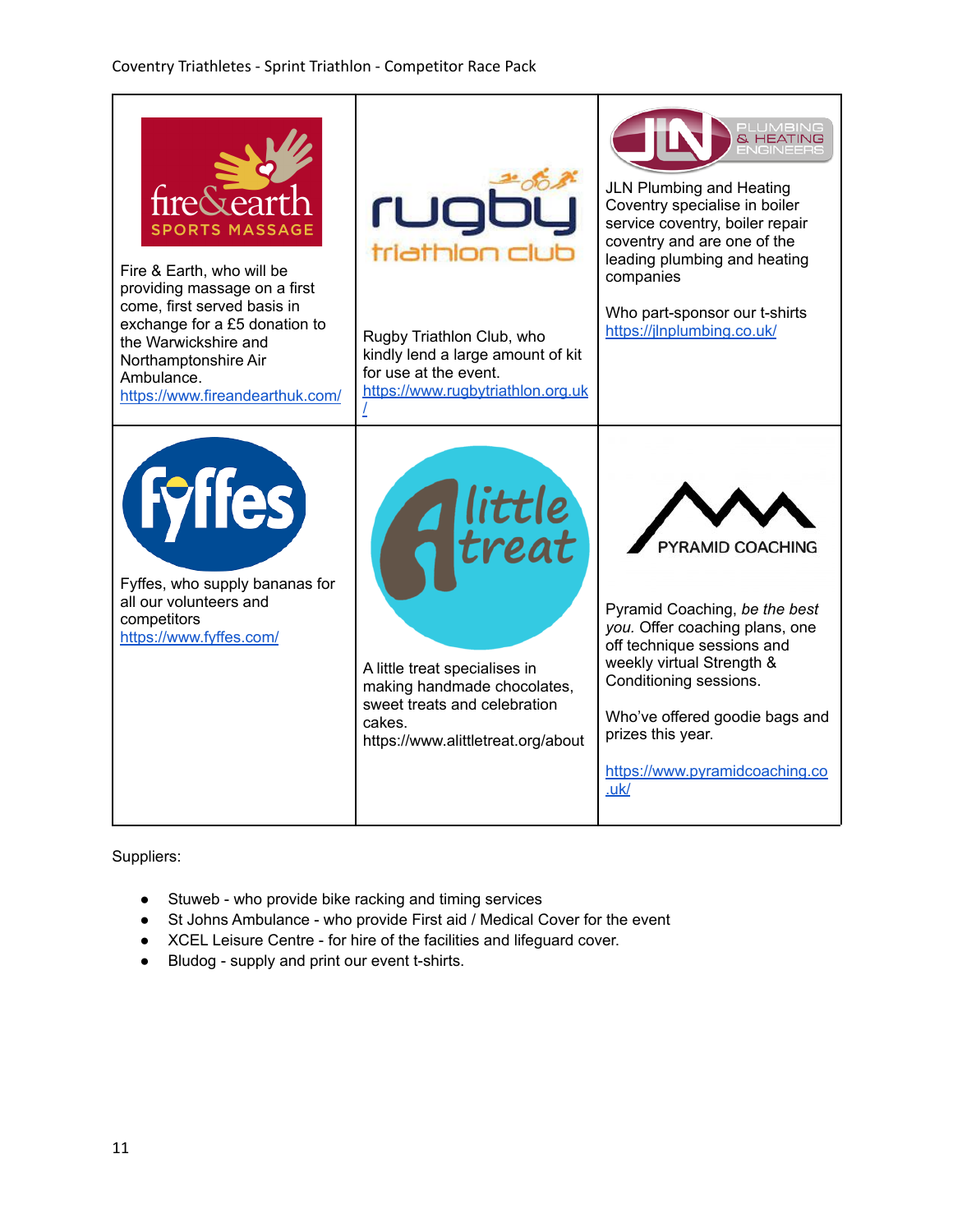## **What to do next?**

If you've enjoyed racing with us and looking for another local-ish sprint triathlon, look no further than Viridian Daventry Triathlon, organised by Rugby Triathlon Club on 11 September 2022. Rugby Tri have always been supporter of our event, with a number of members taking part and lending equipment for our event



on Sunday 11 September 2022

You can find out more and sign up here: <https://www.rugbytriathlon.org.uk/viridian-daventry-triathlon>